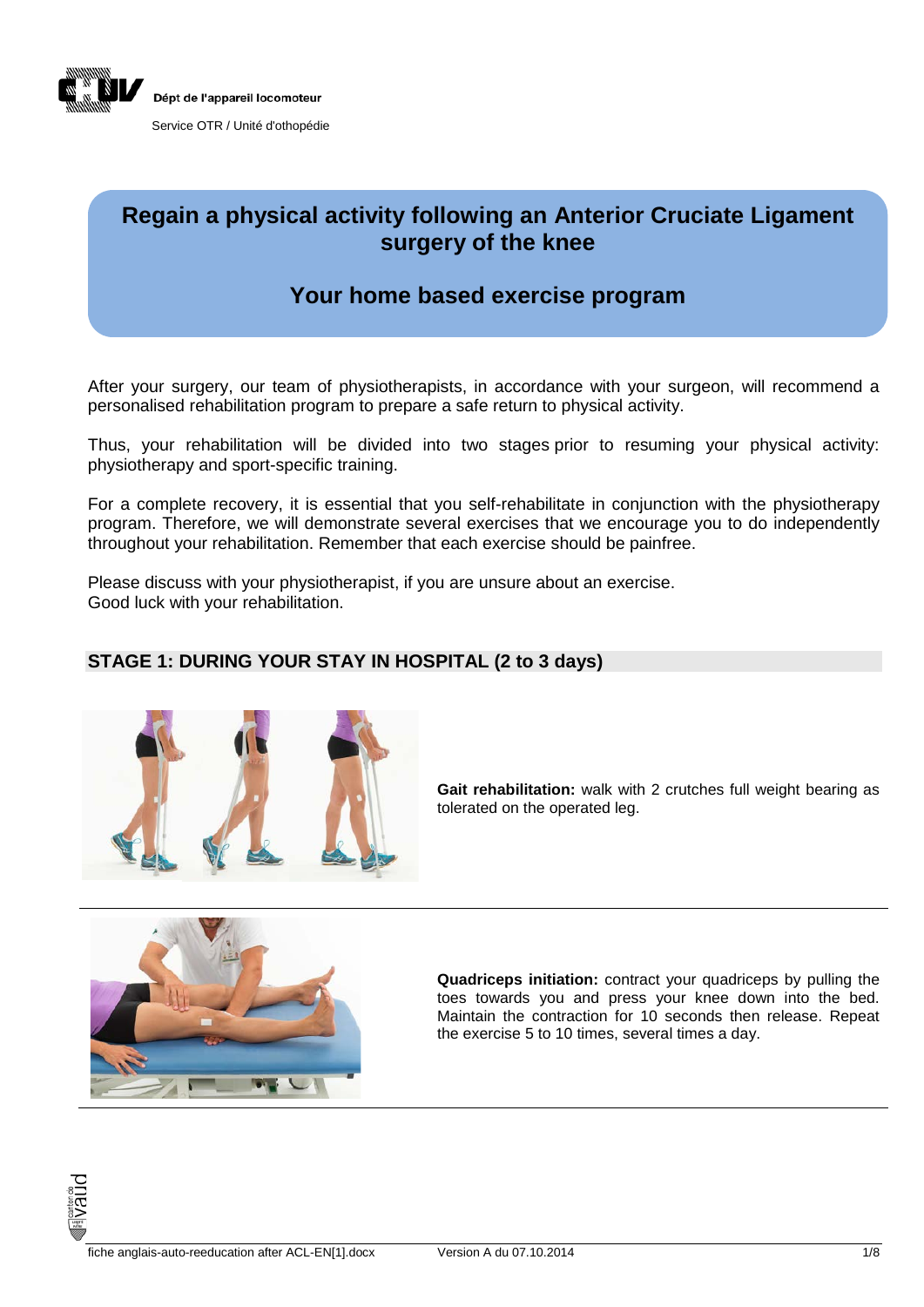

**Hamstrings initiation:** contract the hamstrings by pressing your heel down into the bed. Maintain the contraction for 10 seconds then release. Repeat the exercise 5 to 10 times, several times a day.



**Straight leg raise:** contract the quadriceps as in the exercise **"***quadriceps* **initiation"**. Keeping the knee straight, lift the leg about 30cm from the bed and slowly control the descent. Repeat the exercise 10 times, several times a day.



**Knee flexion lying down:** slide the heel on the bed towards the buttocks, bending your knee. Do 3 repetitions of 20, several times a day.



**Knee mobilisation on a smooth surface:** sit down and place the foot of the operated leg on a smooth surface, e.g. a towel or a sheet of paper. Bend the knee sliding the heel backwards. Bend as much as possible (maximum  $90^{\circ}$ ) avoiding pain, then let the foot go forward passively. Do 3 repetitions of 20, several times a day.

**Aside from these exercises,** we advise you to apply ice for 15-20 minutes every 2 hours. Caution: wrap the ice in a towel and place on affected area in order to avoid skin damage.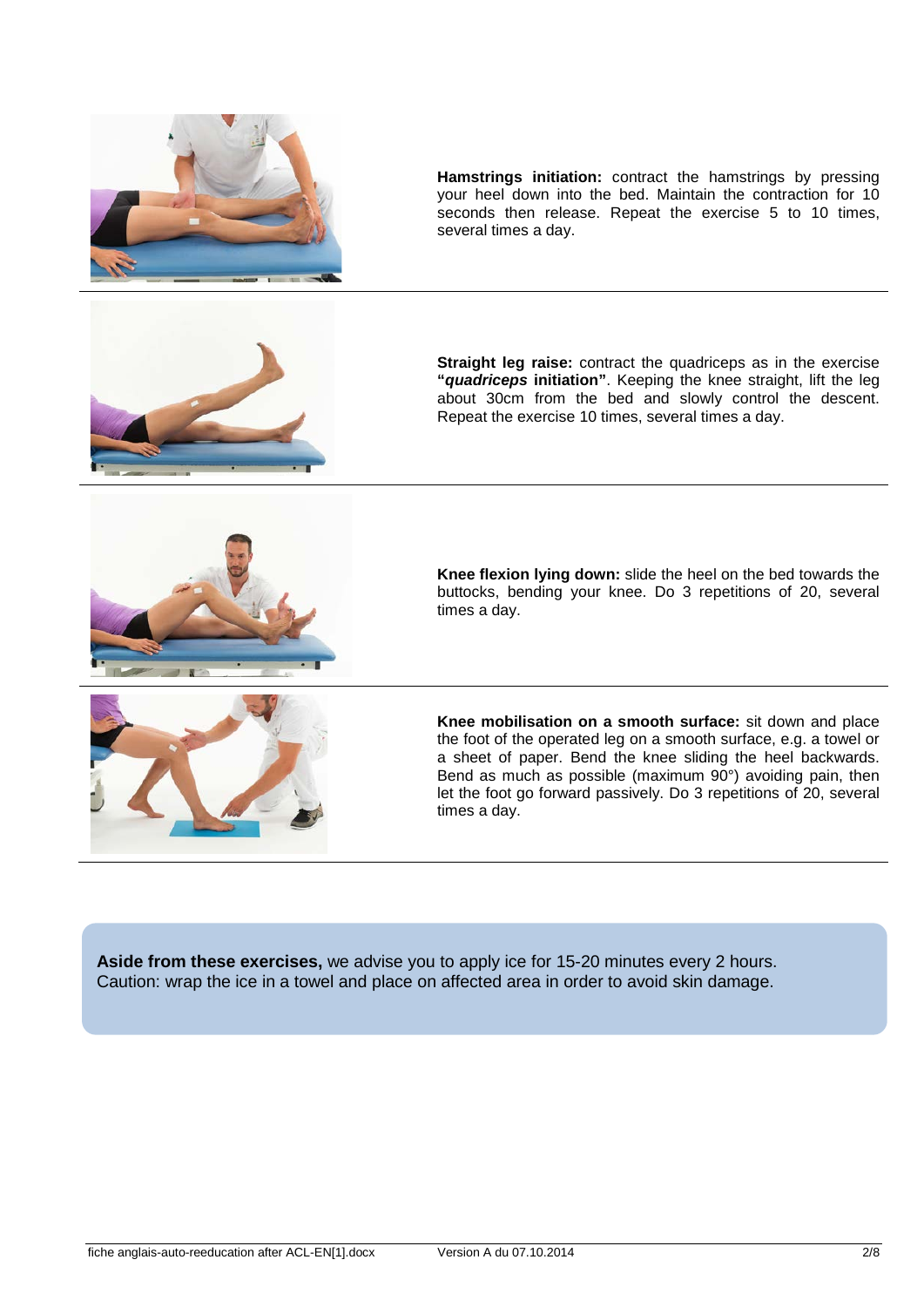## **STAGE 2: FROM DISCHARGE TO THE END OF 2nd WEEK**

During the 2<sup>nd</sup> stage, it is important that you continue with stage 1 exercises. Please consult the previous video if you have any doubts. The following new set of exercises is to be added to your rehabilitation program:



**Mini squat:** stand with your feet hip width apart and facing forwards. Bend your knees until you reach approximately 30° flexion, placing your weight in the heels and return to the initial position. Do 3 repetitions of 20, 3 times a day.



**Forefoot on a step:** place your forefoot on a step, let your heel drop down below the step and then push up onto your toes, keeping your knee straight throughout the exercise. Do 3 repetitions of 20, 3 times a day. To make it easier, start the exercise standing on both feet.



**Mobilising the patella:** in a seated position, straighten the operated knee and relax the quadriceps, place your hands around the patella and move it up and down and from side to side. Repeat the movement 20 times, 3 times a day.



**The bridge:** only carry out this exercise if the graft used to reconstruct your anterior cruciate ligament during surgery was taken from the patellar tendon. If in doubt, please confirm this with your physiotherapist. Lie on your back, bend your knees and dig both heels into the mat. Lift your pelvis up and hold for 30 seconds. Do 3 repetitions, 3 times a day.

**Aside from these exercises,** apply ice (coldpack, crushed ice) for 15-20 minutes, 5 times a day. If your knee swells or becomes painful, reduce the workload and/or the walking distance.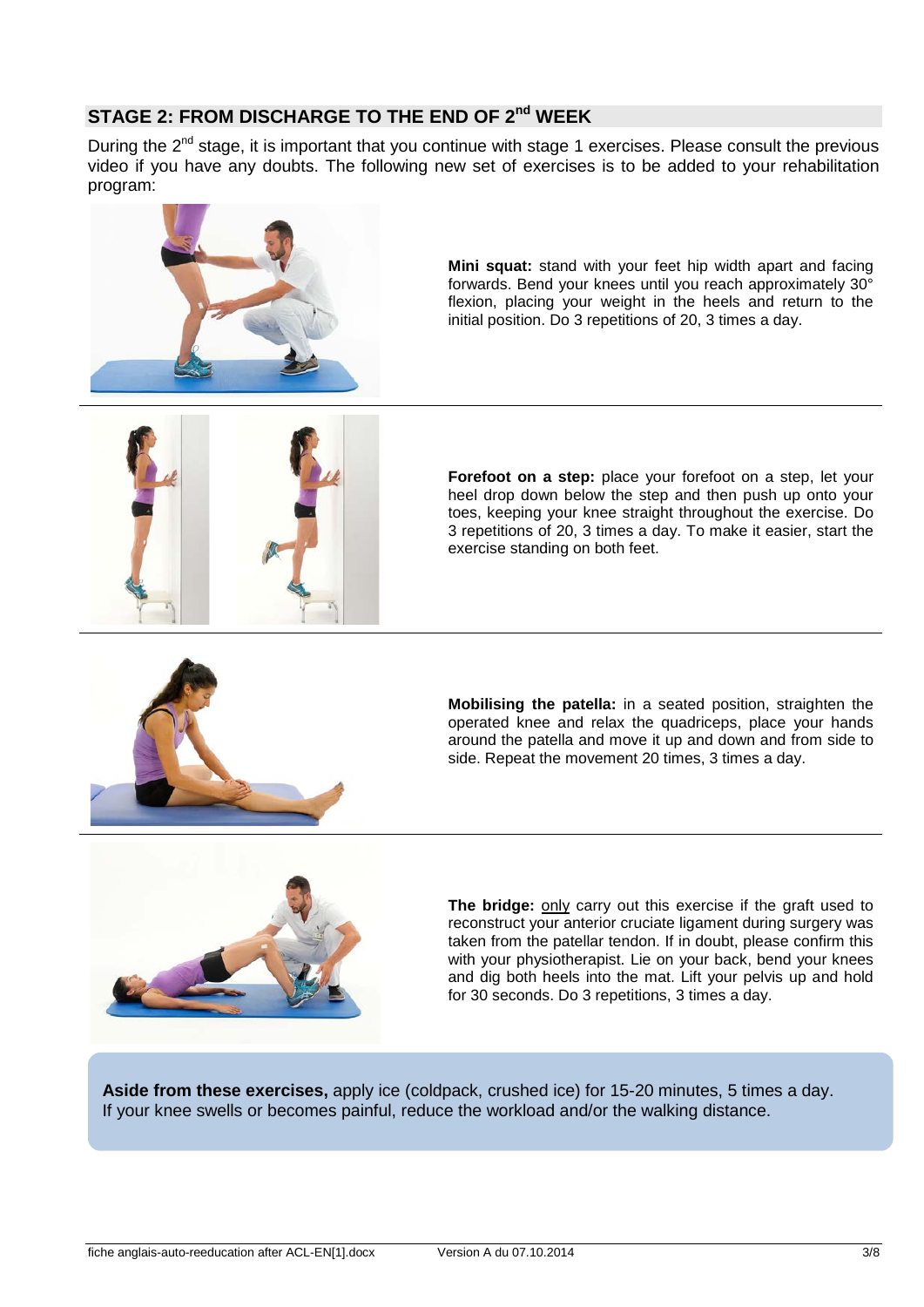# **STAGE 3 : FROM 3rd TO 4th WEEK**

During the 3<sup>rd</sup> stage, it is important that you continue with stage 2 exercises. Please consult the previous video if you have any doubts. The following new set of exercises is to be added to your rehabilitation program:



**Gait rehabilitation:** walk in a straight line and gradually reduce the load on the crutches whilst simultaneously increasing the weight applied on the operated leg until you can walk without the crutches.



**Squat:** this exercise is similar to the **« mini squat »** exercise but instead bend your knees gradually to 90°, placing your weight in the heels. Do 3 repetitions of 10 to 15.



**Forward lunge:** feet together, take a large step forward with the operated leg and bend the knee to 90°. Ensure that the knee remains in line with the foot and keep your body upright. Then return to standing. Do 3 repetitions of 10 to 15.



**Side lunge:** feet together, take a large step sideways with the operated leg and bend the knee to 90°. Keep your body upright and above the bent knee. The other leg must remain straight throughout the exercise. Then return to standing. Do 3 repetitions of 10 to 15.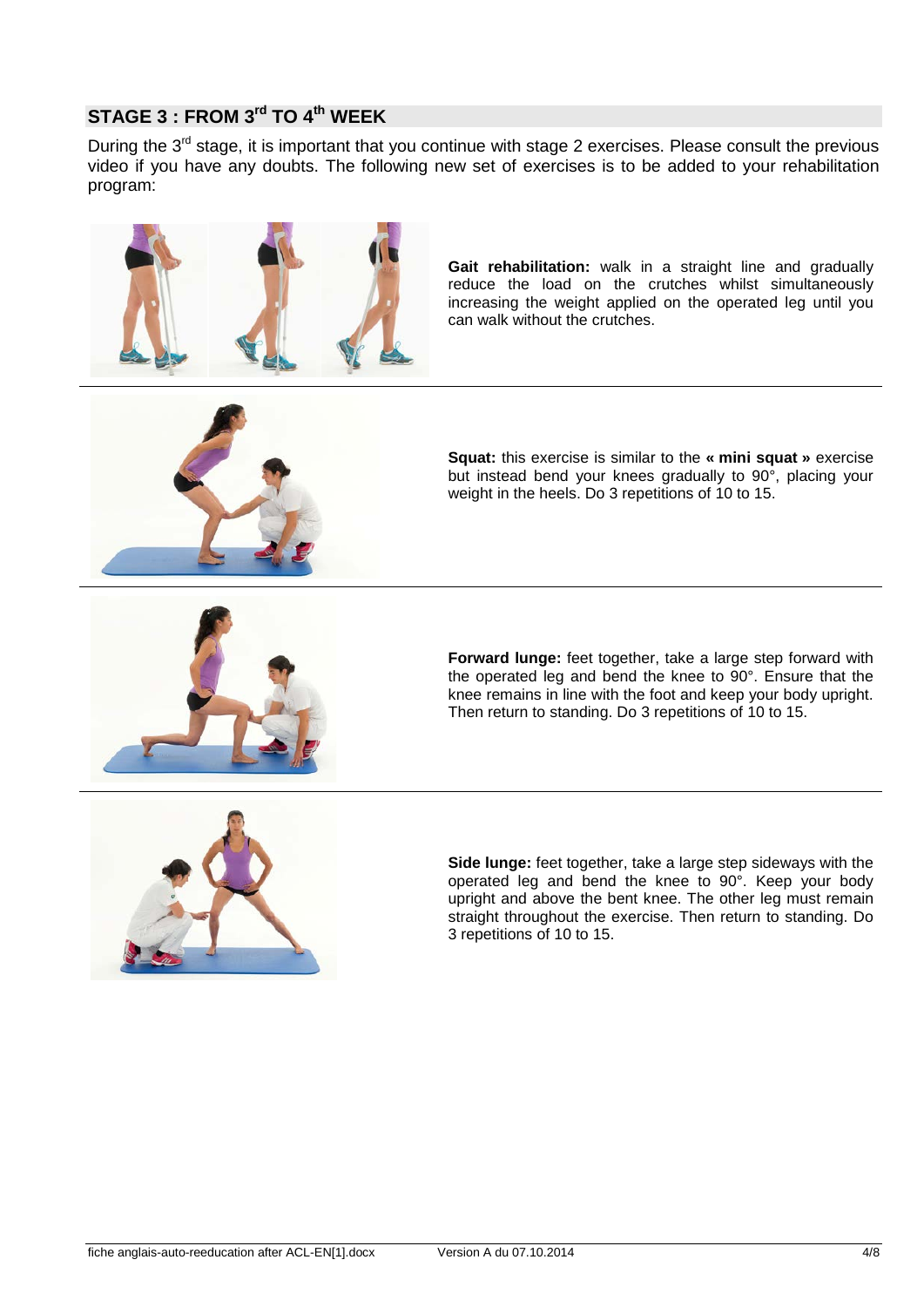

**Balance on one leg:** stand on your operated leg with the knee slightly bent and hold for 30 seconds. Repeat 3 times.

**Aside from these exercises,** apply ice (coldpack, crushed ice) for 15-20 minutes, 5 times a day. As soon as there is sufficient knee flexion, you can start cycling for 10 minutes 4 times per week, in accordance with your physiotherapist. Gradually increase the length of time. There should be no increase in pain and swelling as a result of this progression

If your knee swells or becomes painful, reduce the workload and/or the walking distance.

## **STAGE 4: FROM 5th TO 12th WEEK (2nd and 3rd MONTH)**

During the 4<sup>th</sup> stage, it is important that you continue with stage 3 exercises. Please consult the previous video if you have any doubts. The following new set of exercises is to be added to your rehabilitation program:



**Single leg squat:** stand on the operated leg keeping your pelvis horizontal. Bend the knee placing the weight in the heel and then stand up. Do 3 repetitions of 10 to 15.



**Chair:** lean your back against the wall, the heels 30cm away from the wall. Slide your back along the wall until you are in a seated position, bending your knees to a maximum of 90°. Maintain the position for 30 seconds and do 5 repetitions.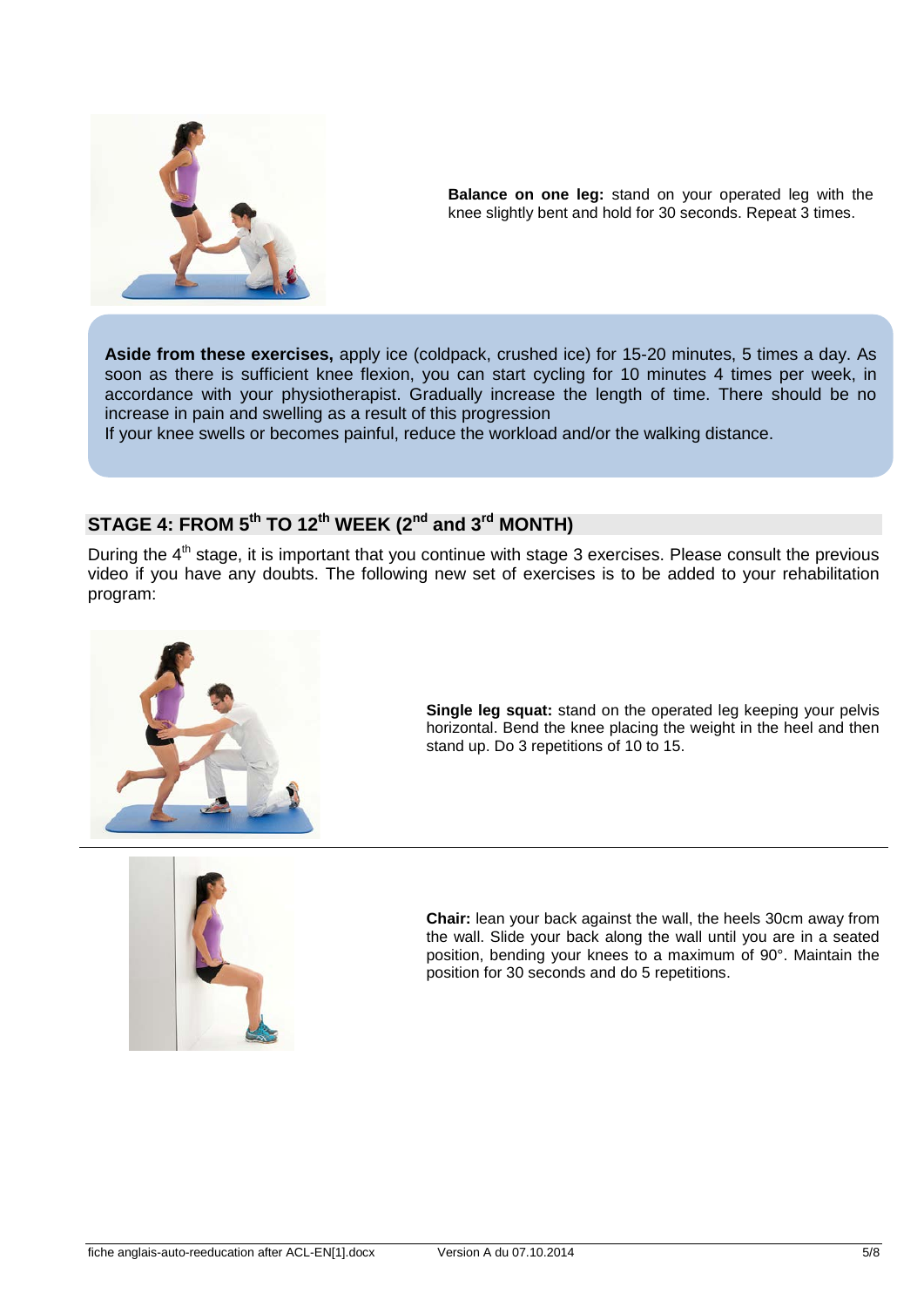

**Single leg bridge:** lie on your back, bend your operated knee and dig the heel into the mat. Straighten the other leg and lift your pelvis up whilst keeping hands on the mat. Maintain the position for 30 seconds and do 5 repetitions.



**Balance on unstable surface:** place your foot on an unstable surface (for example roll up a towel horizontally to form a « roll »), slightly bend your knee and balance for 30 seconds. Do 5 repetitions. You can increase the difficulty of the exercise by :

- closing your eyes ;
- asking someone to gently push you whilst you remain stable ;
- throwing a light ball against a wall and catching it.



**Stretching** : from 6<sup>th</sup> week onwards, we advise you to finish your exercise session by stretching the hamstrings. And from 12<sup>th</sup> week onwards, finish by stretching both the hamstrings and the quadriceps.

If the graft has been taken from the patellar tendon, you may start the hamstring stretch from the beginning of this stage.

**Aside from these exercises,** gradually increase the length of time cycling to 30 minutes 4 times per week, in accordance with your physiotherapist. There should be no increase in pain and swelling as a result of this progression. You may also vary the training session with outdoor walking, using the stepper or the rower.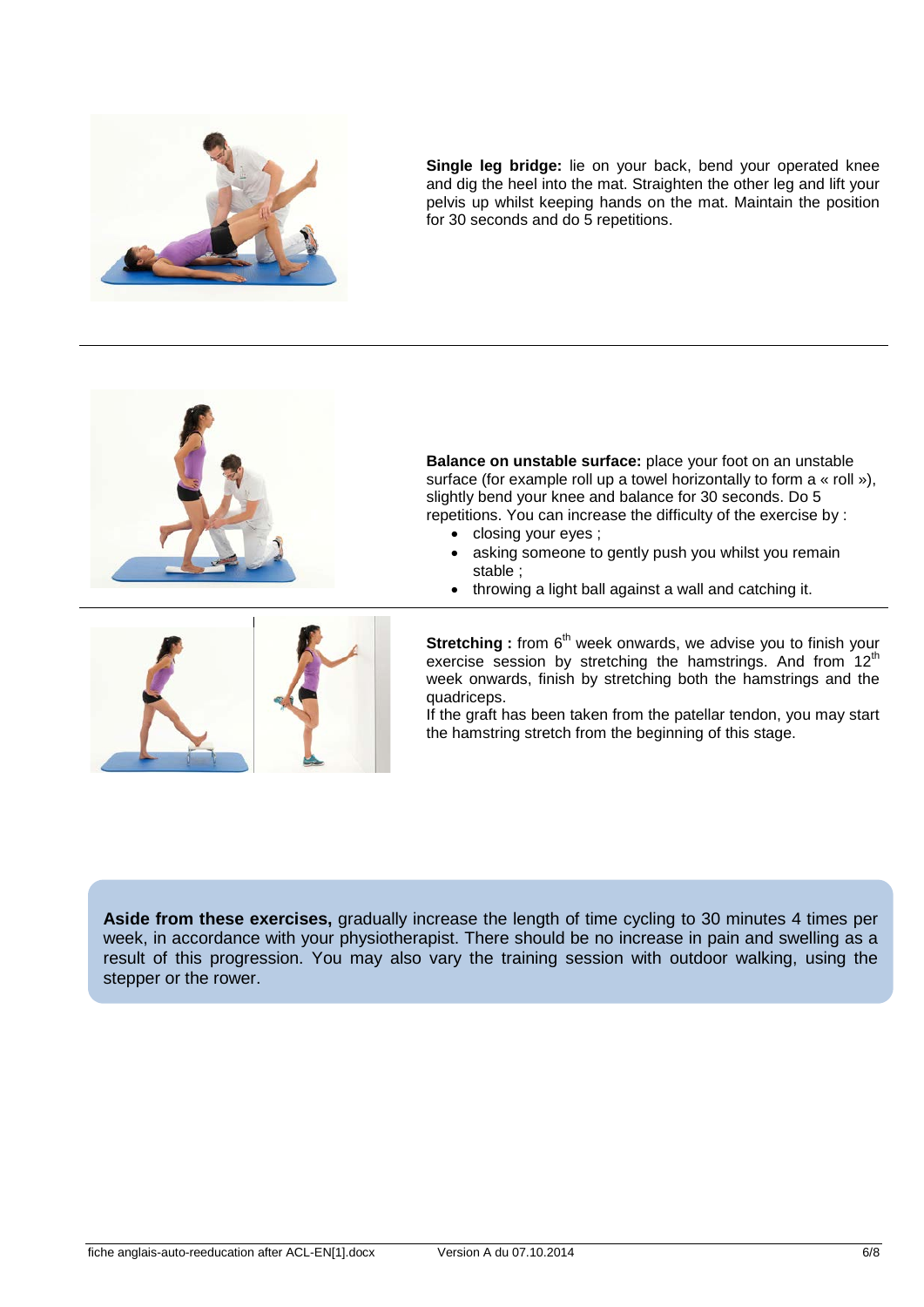## **STAGE 5: FROM 4th MONTH ONWARDS**

During the 5<sup>th</sup> stage, it is important that you continue with stage 4 exercises. Please consult the previous video if you have any doubts.

In parallel, you can now start **jogging** on even surfaces in a straight line, **cycling** without clips and **swimming** (crawl). The other exercices are :



**Skipping:** practice skipping on a mat and then on a hard surface.



**The cross :** draw a cross on the ground and then

- jump from side to side over the vertical line of the cross. first on both legs and then only on the operated leg.
- jump forwards and backwards over the horizontal line of the cross, first on both legs and then only on the operated leg.
- jump from the centre of the cross towards each extremity of the four branches, returning to the center each time, without making a stop, first on both legs and then only on the operated leg.



**Jumping on a step:** jump up on a step, first on two legs and then only on the operated leg. Repeat the same exercise jumping down off the step.



**Star run:** starting from a central point, run forwards, backwards and sideways, following the different directions of the lines of a star.